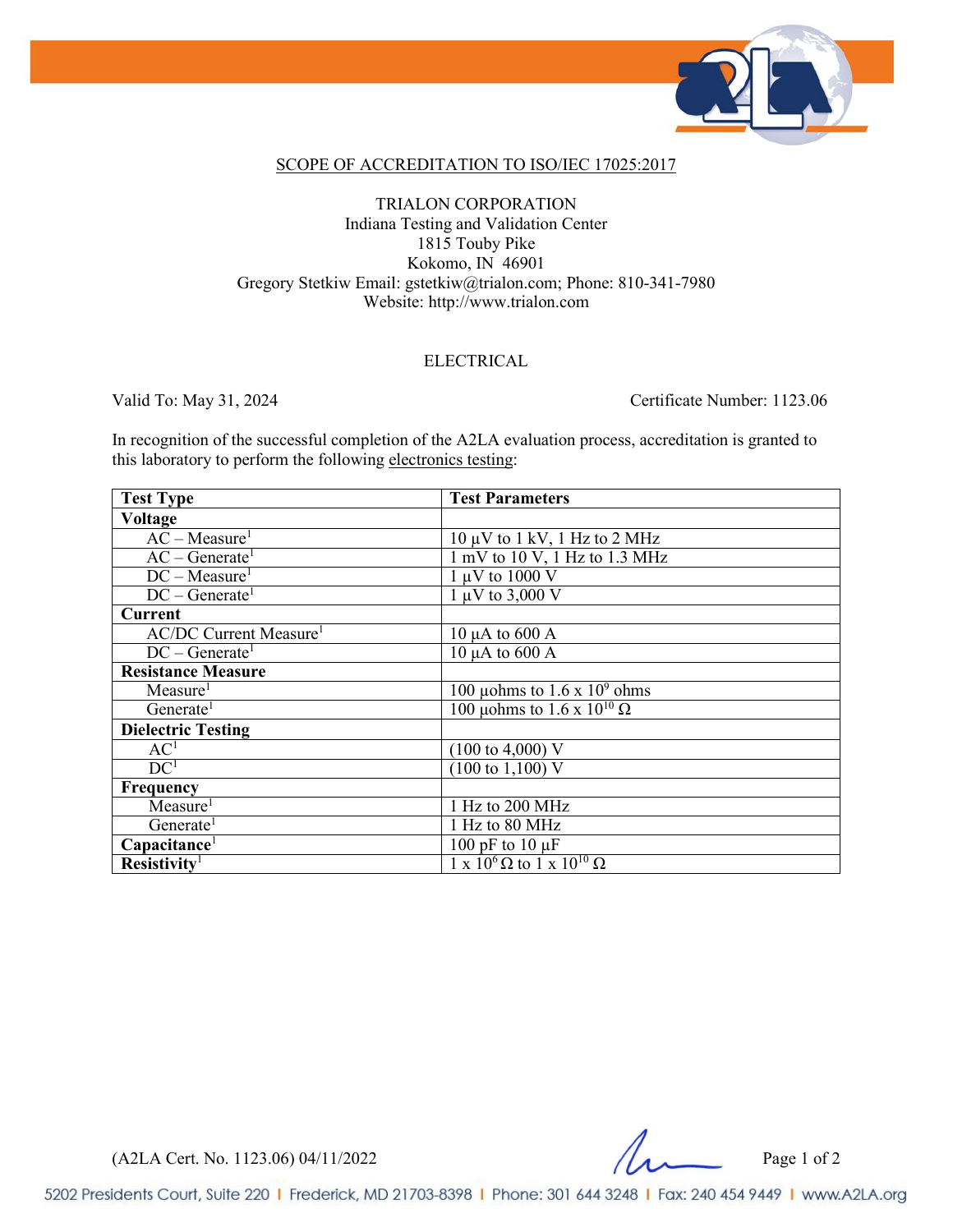| <b>Electrical Tests Based on GMW 3172:</b> |                       |
|--------------------------------------------|-----------------------|
| - Jump Start                               | GMW 3172 <sup>2</sup> |
| - Reverse Polarity                         |                       |
| Over Voltage                               |                       |
| State Change Waveform                      |                       |
| Characterization                           |                       |
| - Ground Path Inductance Sensitivity       |                       |
| <b>Parasitic Current</b>                   |                       |
| Power Supply Interruptions                 |                       |
| <b>Battery Voltage Dropout</b>             |                       |
| Sinusoidal Superimposed Voltage            |                       |
| Pulsed Superimposed Voltage                |                       |
| Intermittent Short Circuit to              |                       |
| Battery/Ground                             |                       |
| Continuous Short Circuit to                |                       |
| Battery/Ground                             |                       |
| Multiple Power and Multiple Ground         |                       |
| <b>Short Circuit Including Pass</b>        |                       |
| Through                                    |                       |
| Open Circuit Single Line                   |                       |
| Open Circuit Multiple Lines                |                       |
| Ground Offset                              |                       |
| Power Offset                               |                       |
| Overload - All Circuits                    |                       |
| Overload – Fuse Protected Circuits         |                       |
| <b>Insultation Resistance</b>              |                       |
| Crank Pulse Capability and Durability      |                       |
| <b>Switched Battery Line</b>               |                       |
| - Fretting Corrosion Degradation           |                       |

<sup>1</sup>Also using customer specified methods directly related to the types of tests and parameters listed.

<sup>2</sup>This laboratory's scope contains withdrawn or superseded methods. As a clarifier, this indicates that the applicable method itself has been withdrawn or is now considered "historical" and not that the laboratory's accreditation for the method has been withdrawn including but not limited to GMW 3172  $(2008, 2010, 2012, 2015, 2018)^2$ 

| <b>Test Name</b>                          | <b>Test Method</b>       |
|-------------------------------------------|--------------------------|
| Dielectric Withstanding Voltage           | MIL-STD-202G, Method 301 |
| <b>Insulation Resistance</b>              | MIL-STD-202G, Method 302 |
| DC Resistance                             | MIL-STD-202G, Method 303 |
| Resistance Temperature Characteristic     | MIL-STD-202G, Method 304 |
| <b>Electrical Tests Based on USCAR-2:</b> |                          |
| Dry Circuit Resistance                    | USCAR-2                  |
| Voltage Drop                              | USCAR-2                  |

On the following types of materials or products: Consumer based, Automotive Components; Electrical Devices; Circuit Boards; and Electrical Components

 $(A2LA$  Cert. No. 1123.06) 04/11/2022 Page 2 of 2

Insulation Resistance USCAR-2